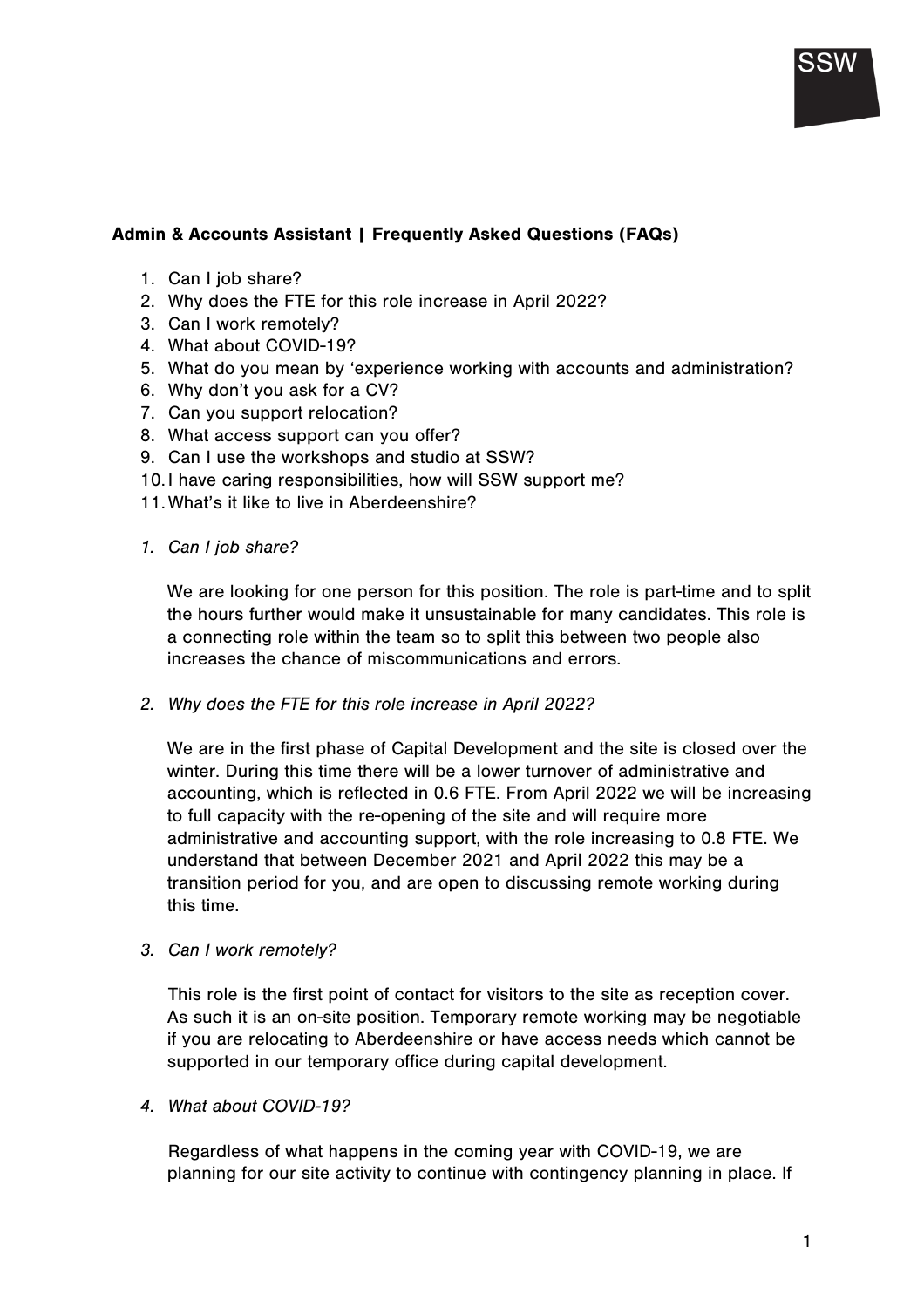the site is closed and there are travel restrictions in place we will respond accordingly, and work with you to find the best way to support you in the role. We have many safety procedures in place to keep everyone safe while the site is open and we are working in the office. You can read more about these on our website.

## *5. What do you mean by "experience in working with accounts and administration"?*

We would suggest that 'experience' could be gained over a course of two years or more. You could have gained this experience through (possibly a combination of) education, volunteering, self-employment or on the job training, among other ways. We encourage you to think about transferrable skills when writing your application.

We recognise that you may have faced barriers to work or education previously, had breaks in your career or taken alternative routes into work, so it may not be easy to define if you have had two year's experience. Rather we hope that this will give you an idea of the level of the role – the responsibility, the tasks it will encompass, and the related salary.

If you feel that the role is at an appropriate level for your knowledge, experience and development, regardless of how and when you have gained this, we encourage you to apply.

*6. Why don't you ask for a CV?* 

We believe a CV puts too much emphasis on professional experience and the prestige of named institutions, which many people experience barriers to accessing. A CV is also a specific format that needs to be taught and learned, and we recognise that not everyone has that privilege. Thinking about your skills and experience, professional or personal, and using these to tell us how you could do the job is more accessible for more people. If you send us a CV with your application, we will not include it in the selection process.

*7. Can you support relocation?* 

We can offer on site self-catering accommodation for a fixed period of three months to support relocation.

*8. What access support can you offer?* 

We recognise that you may require adjustments to support you in your role. This could include, but is not limited to, specific equipment, furniture or software, changes to working hours or communication requirements, among others. There is information on the physical accessibility of our site available on our website, and we are planning for this to be improved through the first phase of the capital development. During the redevelopment we would be open to remote working, should the temporary workspace be inaccessible or